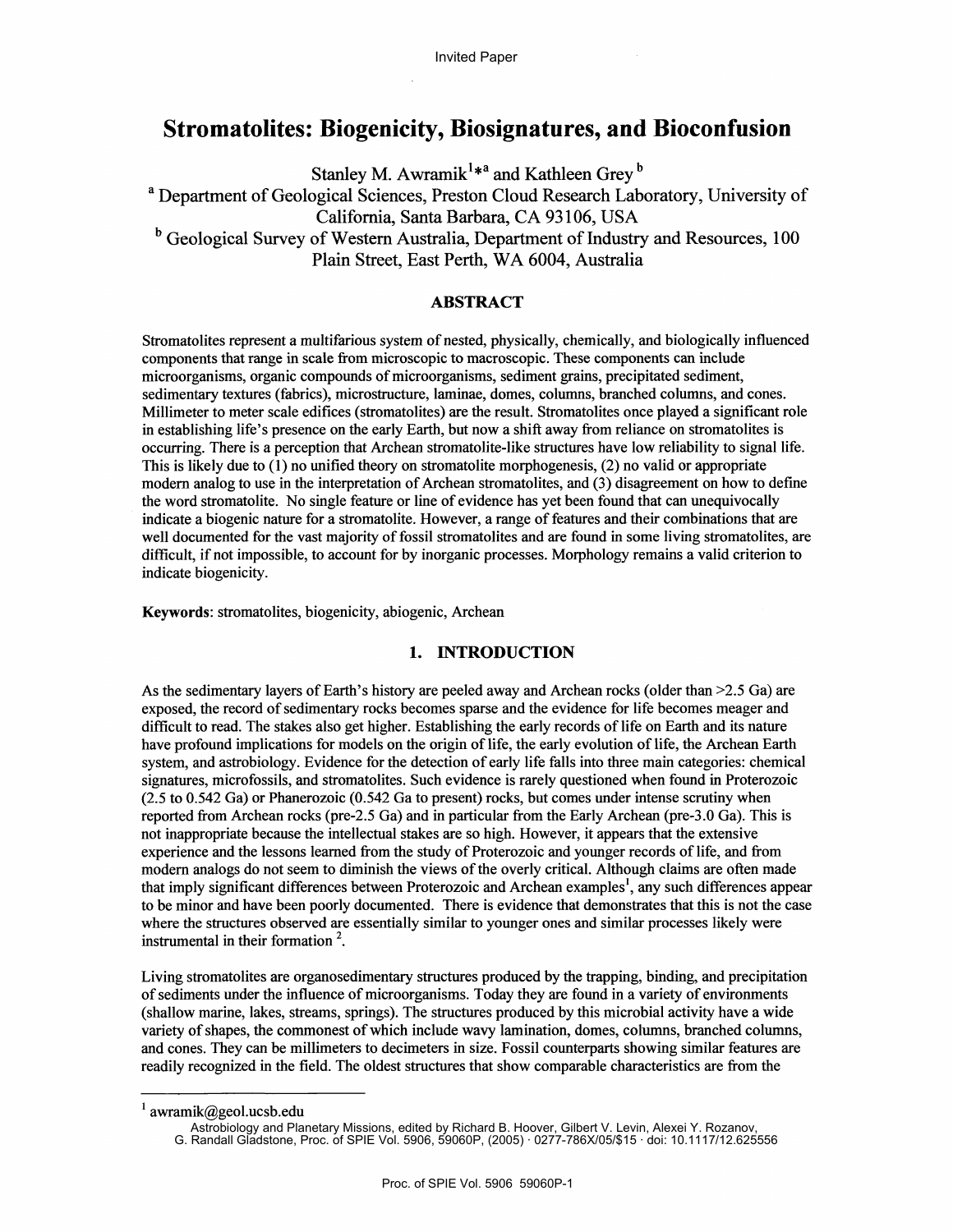3490 Ma Dresser Formation in the Warrawoona Group in Western Australia3. Better preserved structures have been reported from the 3458-3426 Ma Strelley Pool Chert, Kelley Group, also in the Pilbara region of Western Australia<sup>2, 4</sup>. Other Archean occurrences are known<sup>5, 6</sup>, but it was during the Proterozoic (2500 to 542 Ma) that the greatest abundance and diversity was present<sup>7</sup>. The Phanerozoic (<542 Ma) record is still significant, but reduced in abundance and diversity. Although the fossil structures are easily recognized in the field and have many characteristics of living stromatolites, questions have been raised as to whether the structures seen are the products of microbially influenced sedimentary processes (biogenic), or were formed without biotic mediation (abiogenic). This argument has been raised to such a high level, that stromatolites are now a poor stepchild in the pecking order ofreliable signals to establish the early evidence of life. What is it about an Archean stromatolite that reduces its reliability as an indicator of the existence oflife? Why are many researchers willing to accept Phanerozoic and Proterozoic structures as biogenic, but draw the line at Archean ones? Why should chemical signatures (isotopes and biomarkers) and microbial fossils present information that is more reliable?

The perception that Archean stromatolite-like structures have a low reliability quotient can be attributed to a few critical issues: (1) there is no unified theory on stromatolite morphogenesis, (2) there is no valid or appropriate modern analog to use in the interpretation of pre-Phanerozoic stromatolites, and (3) the definition of the word stromatolite is contentious.

Despite differences of opinion on definitions, the lack of an appropriate modern analog, and no unified theory on stromatolite morphogenesis, there are a number of features in stromatolite-like structures that provide consistent and reasonably reliable signals that biological processes were involved in their formation. "Andy Knoll's Law" states: A good biomarker is something that is *difficult* to make through inorganic processes<sup>8</sup>. No single feature or line of evidence has yet been established that can be used to determine unequivocally the biogenic nature of a stromatolite. However, a range of features and their combinations, well documented for the vast majority of fossil stromatolites are difficult, if not impossible, to account for by inorganic processes. Therefore, using Knoll's Law, these features qualify as good biosignatures. Moreover, it is the combination of features that is critical in trying to identify a biogenic origin for stromatolite-like structures. It may be possible to produce a single feature of a stromatolite-like structure by physical or chemical means, but it is extremely difficult, ifnot impossible, to produce a structure that has a complete suite of all the features commonly present in stromatolites by any process that excludes some degree of biological activity or influence. It is not the intent of this paper to elaborate in detail on the morphological features and other attributes that can be used to assist in recognizing a biogenic stromatolite. Much of this has been done by others<sup>2, 9, 10</sup>. This paper articulates the debate on biogenic versus abiogenic stromatolites and advocates an approach.

### 2. Definition and Nature of Stromatolites

The German term "Stromatolith" was coined by Ernst Kalkowsky in 1908<sup>11</sup> from the Greek words stroma, meaning bed, mattress or layer; and *lithos*, meaning stone. The name was in reference to masses of laminated limestone in the non-marine Lower Triassic Buntsandstein in the Harz Mountains of Germany. According to Krumbein<sup>12</sup>, p. 499, Kalkowsky stated "stromatolites are organogenic, laminated, calcareous rock structures, the origin of which is clearly related to microscopic life, which in itself must not be fossilised." Kalkowsky attributed the formation of these structures to lower plants, mosses, and cyanobacteria<sup>13</sup>. The term appears to have found little use initially, although it was mentioned in such papers as Linck<sup>14</sup>. It may have been Holtedahl<sup>15</sup> who first used the English equivalent of the word (stromatolite). Pia $^{16}$  popularized the term in 1927 as a type of fossil produced by the calcium carbonate precipitation of cyanobacteria ("Stromatolithi"). A conclusion that such structures were built by cyanobacteria was reached a few years earlier by Walcott<sup>17</sup> in 1914; however, he did not use the term stromatolith and apparently wasn't aware of Kalkowsky's contribution.

Today, there is still no generally accepted definition of stromatolite. A number of papers have gone to great lengths to address the definition of the word and to explore its meaning<sup>12, 13, 18-21</sup>. The major disagreement is whether the term should be descriptive or genetic. Are stromatolites fossils or do they represent sedimentary structures? An often-used descriptive definition was proposed by Semikhatov and others<sup>19</sup> on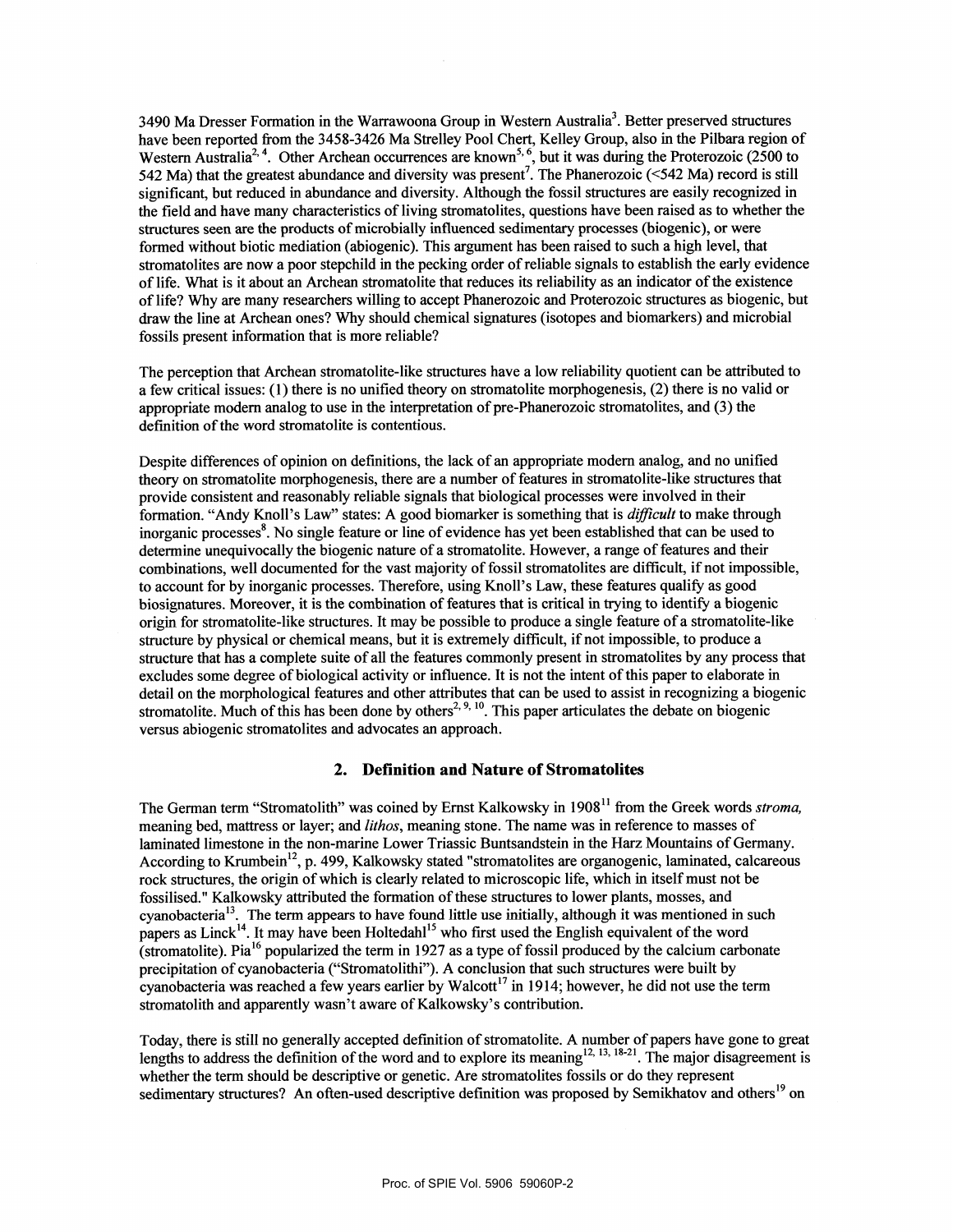p. 993 : "an attached, laminated, lithified sedimentary growth structure, accretionary away from a point or limited surface of initiation." A genetic definition proposed by Awramik and Margulis (in Walter<sup>22</sup>, p. 1) and widely used is "organosedimentary structure produced by sediment trapping, binding, and/or precipitation as a result of the growth and metabolic activity of micro-organisms, principally cyanophytes [cyanobacteria]." The issue was further complicated by the introduction ofthe term "microbialite" by Burne and Moore<sup>23</sup>. Although they acknowledged the genetic and descriptive positions, they proposed that stromatolites be included as a type of microbialite that has lamination. They thus reserved the term for a structure with some component of biogenic origin. They defined microbialite on pages  $241-242^{23}$  as "organosedimentary deposits that have accreted as a result of benthic microbial community trapping and binding detrital sediment and/or forming the locus of mineral precipitation." Using the Burne and Moore defmition of microbialite, the term stromatolite (together with thrombolite, and the less common dendrolite and leiolite) becomes a subset of microbialite.

Much has been written about the error of using stromatolite as a genetic definition, but many other commonly used terms are of genetic origin and do not provoke such antagonism. Acceptable genetic terms in use in the literature include: aeolianite, debrite, evaporite, geyserite, hemipelagite, kaolinite, oolite, pisolite, radiolarite, rhythmite, tempestite, and turbidite. Why should the term stromatolite be regarded as anything different? The name was intended to imply biogenicity, and it should not be ruled out just because it is a genetic term. By its original defmition and its subsequent usage, the term indicates that the structure has a biogenic origin.

There is a current trend, however, to use stromatolite as a purely descriptive term, in the sense of Semikhatov and others <sup>19</sup> implying any laminated structure with a positive relief. This is a corruption of the original intention and has resulted in the use of terminology such as abiogenic stromatolite. Hofmann<sup>24</sup> introduced useful terminology for dealing with problematic pre-Phanerozoic structures that might, or might not, be biogenic. He used fossil, pseudofossil, and dubiofossil. A parallel terminology can be applied to stromatolites. A structure of biogenic origin is a stromatolite. A structure of abiogenic origin is a pseudostromatolite if it resembles a stromatolite. A structure resembling a stromatolite, but of uncertain origin is a dubiostromatolite. Adoption of this terminology permits the discussion to be simplified and focuses debate on the more important issues of  $(1)$  which characteristic features of stromatolites, pseudostromatolites, and dubiostromatolites are common to all three types (which is why it is hard, but not impossible, to distinguish between them), (2) which features are most likely to be different in each category, and consequently (3) which features are useful for distinguishing biogenic from abiogenic structures.

### 3. Modern Analogs

Geology and paleontology rely a great deal on modern analogs to interpret ancient examples. There are many modem analogs for ancient stromatolites. The most influential modem analog is the occurrence of columnar stromatolites forming in intertidal to very shallow subtidal regions of Hamelin Pool, Shark Bay, Western Australia<sup>25, 26</sup>. Although there were other marine examples known by the time the Shark Bay examples were published<sup>27</sup>, Shark Bay provided the much-needed modern analog in terms of size. The Shark Bay columns are decimeters in size, like many columns found in the Proterozoic. Meter-size columns were also discovered growing in 10 meters of water off Lee Stocking Island, Bahamas<sup>28</sup>. But, Lee Stocking Island and Shark Bay do not serve very well as analogs to pre-Phanerozoic stromatolites. These stromatolites are coarse-grained (sand size) while almost all pre-Phanerozoic stromatolites are composed of very fine grained material (micrite)<sup>20</sup>. In addition, there are many shapes in the Proterozoic that lack modern analogs. Living stromatolites are also found forming in coastal lagoons/lakes<sup>29</sup>, inland lakes<sup>30</sup>, hot springs<sup>22</sup>, and streams<sup>31</sup>. None of these or any of the other occurrences of actively forming stromatolites serves as an all-purpose model to understand the morphogenesis of stromatolites in the pre-Phanerozoic.

### 4. The Quest for Unambiguous Evidence for Biogenicity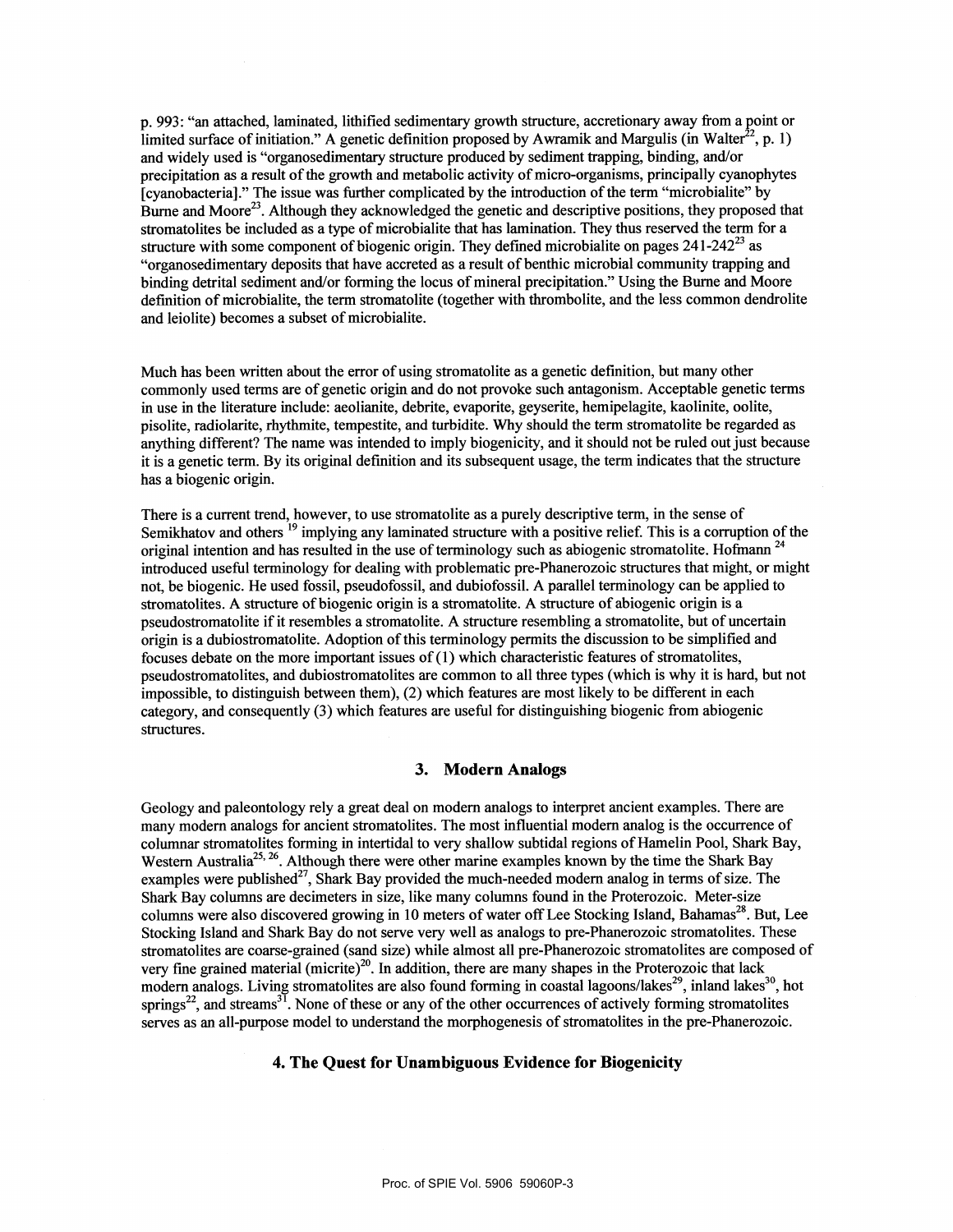The emergent field of astrobiology has sharpened concerns about the recognition of life and intensified demands for unambiguous evidence of life's presence on the early Earth. The quest for unmistakable biosignatures was elevated a few years ago with a paper by Brasier and others $32$  that questioned evidence for microbial fossils and even stromatolites in Early Archean deposits of Western Australia. This has led to a flurry of papers taking various positions on the nature and reliability of evidence<sup>33</sup>. Proposals on the evaluation of evidence have been made to supplement or even supplant some of the pioneering work of  $\text{Cloud}^{34,35}$  and Schopf<sup>36, 37</sup>.

Brasier and others<sup>1</sup> proposed on page 147 a null hypothesis for approaching the biogenicity problem: "very ancient/alien microfossil-like structures (or stromatolites or geochemical and isotopic signals older than c. 3.0 Ga) should not be accepted as being of biological origin until possibilities of their non-biological original (sic) have been tested and can be falsified (see Brasier *et al.*, 2002<sup>32</sup>)." This places the putative fossil on a cusp; in an 'either/or' situation. It also "requires astrobiologists to become acquainted with the geochemistry and morphospace of abiological phenomena that mimic the earliest life forms<sup>338</sup>. If an abiological origin cannot be falsified, the structure should not be accepted as of biological origin. This sets lofty standards for the science of paleontology.

A more reasonable approach is "Knoll's Law," mentioned earlier: A good biomarker is something that is difficult to make through inorganic processes. This was later expanded to the Knoll criterion<sup>39, 40</sup>: "in the course ofthat exploration, you fmd a signal that is (a) not easily accounted for by physics and chemistry or (b) reminiscent of signals that are closely associated with biology on Earth, then you get excited. What will happen then, I can guarantee you, is that 100 enterprising scientists will go into the lab and see how, if at all, they can simulate what you see — without using biology." However, with regard to Earth, Knoll<sup>39</sup> comments that "nobody would waste their time doing these things because, on Earth, we know that there has been biology for most of the planet's history. Biology is everywhere. Biology is pre-eminent in the signals that it imparts to sedimentary rocks."

Paleontology is not physics. "Because initial conditions can never be known at the required level of accuracy, predictability is not obtainable $^{41}$  and predictability is a significant component of physics. Initial conditions for times in the geological past are not well known, in particular for very old rocks. Paleontology, as an historical science, requires a different approach than physics. Predictability is greatly diminished and qualitative evidence commonly overwhelms quantitative evidence. A key to the success of paleontology stems from taking an actualistic approach: the comparison of a putative fossil with a living counterpart to help establish the biogenic nature of the fossil. This was elegantly done by Steno in  $1667^{42}$ . Paleontologists also compare the putative fossil with a more confidently known fossil from another formation and age. We stress the relative nature of the phrase "more confidently known," because evidence is often imperfect. Hence, its reliability and interpretation can be subjective. In order to deal with this dilemma in a systematic way, Cloud facilitated the development of degrees of confidence or a level of credibility approach<sup>43, 44</sup> that Schopf and others<sup>45</sup> expanded and presented in detail. Terms like "suggestive," "permissive," "presumptive," "persuasive," and "compelling" evidence are not unique to paleontological studies, but are also part of the fabric of science (e.g., see Wilson<sup>46</sup>. Here is a useful descending scale of credibility:

Compelling evidence: Abundant evidence that permits only one reasonable interpretation<sup>45</sup>.

Presumptive evidence: The preponderance of evidence suggests a most likely interpretation but for which less probable interpretations also merit consideration<sup>45</sup>.

Permissive evidence: Evidence that seems consistent with at least two more or less equally tenable competing interpretations<sup>45</sup>.

Suggestive evidence: Evidence that although weak, is at least consistent with the interpretation<sup>43</sup>. Missing evidence: There is no direct interpretable evidence to support the interpretation<sup>45</sup>.

### 5. Criteria for Recognizing Biogenicity in Stromatolites

"Something that haunts geologists working on ancient stromatolites is the thought that they might not be biogenic at all."<sup>47</sup>. There have been several attempts to develop a comprehensive set of criteria that can be used to identify biogenicity in a stromatolite. Buick and others<sup>9</sup> presented the following on pages 165-167: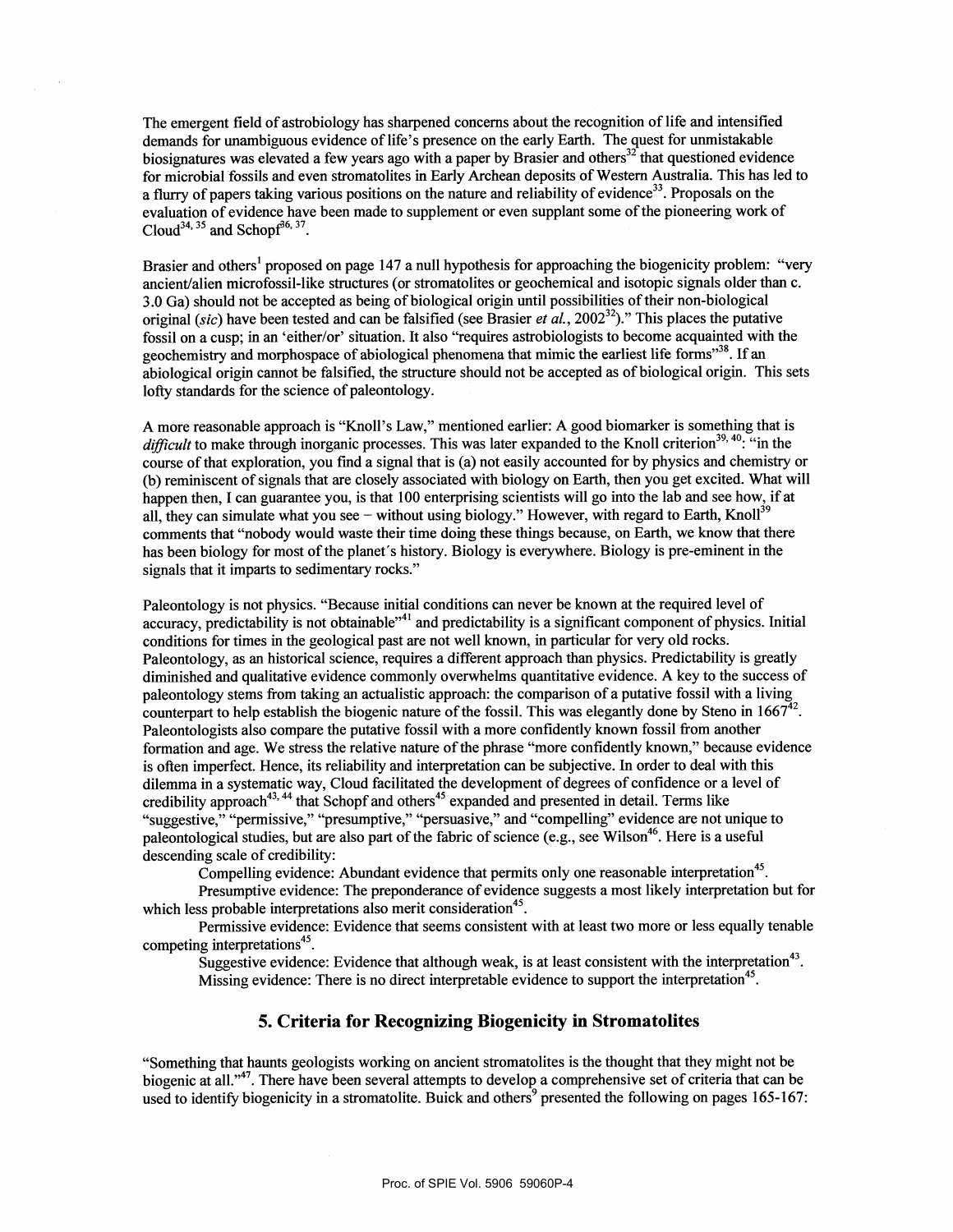(1) the structures must occur in undoubted sedimentary or metasedimentary rocks; (2) it must be demonstrated that the structures are synsedimentary (formed at the same time the sediments constituting the bed were being deposited); (3) there should be a preponderance of convex-upward structures; (4) laminae should thicken over crests of flexures; (5) laminations should be wavy, wrinkled, and/or have several orders of curvature;  $(6)$  microfossils should be present in the structures;  $(7)$  changes in composition of microfossil assemblages should be accompanied by morphological changes ofthe stromatolite; and (8) microfossils must be organized in a manner indicating trapping, binding or precipitation of sediment by the organisms. These are exacting criteria and there are few stromatolites that would unambiguously meet all the criteria. Criteria (7) and (8) are dependent on criteria (6). In the fossil record, only a minute percentage of stromatolites contain microfossils. The structures originally defined as stromatolites $1\text{d}$  on not contain microfossils.

Walter<sup>10</sup>, on page 190, proposed that a stromatolite must (1) be oriented in relation to sedimentary bedding in a way that demonstrably indicates that it formed synchronously with the bed in which it is found; (2) occur within a sedimentary facies in which the stromatolite can only be explained a primary sedimentary structure; (3) have a macromorphology consistent with a stromatolitic origin; (4) have a micromorphology (lamina shape and microstructure) consistent with a microbial origin, and (5) have a chemical composition consistent with an origin as a stromatolite.

More recently, Hofmann and others<sup>2</sup>, page 1260, provided specific information with regard to biogenicity for 3 .45 Ga coniform stromatolites from Western Australia, which are among the oldest known: (1) there is greater uniformity oflaminae in the coniform structure compared to the layers/laminae in the intermound (inter-stromatolite) region that were subjected to more variable sedimentological/environmental conditions; (2) they are not the product of downward-directed slumping or sideways compression; (3) the continuity of Iaminae across different structures is difficult to attribute to chemical precipitation; (4) the arrangement and spacing of the coniform structures within sedimentary beds at specific stratigraphic levels indicate growth under uniform conditions within the basin for limited intervals of time; and (5) the slopes of the cones is higher than 40<sup>°</sup> (up to 75<sup>°</sup>) which is far greater than the angle of repose for loose sediment. The geological content of these structures is entirely consistent with them being biogenic. They formed in a near shore marine environment<sup>2, 48</sup>.

There have been very few attempts so far to take a holistic approach in looking at Archean stromatolites. The focus has been mainly on gross morphology and commonly has concentrated on a single factor, rather than on the combination of characteristics. Recrystallization creates a major problem for the analysis of laminar details in both the Dresser Formation (oldest stromatolites) and Strelley Pool Chert (coniform) stromatolite-like structures, but there are some patchily preserved details that still require analysis.

Quantitative analyses of stromatolite morphology have been applied with two goals: (1) to provide for a more objective, quantitative (geometrical) description (for an example, see Hofmann<sup>18</sup>) and classification<sup>49</sup> of the stromatolite, and (2) as a tool to determine biogenicity<sup>50</sup>. Grotzinger and Rothman<sup>50</sup> made an important contribution in which they concluded the biogenicity of a stromatolite could be called into question through the combined use of self-affine fractal analysis (using the KPZ interface equation) and microscopic texture. This has resulted in a conclusion that if a supposed stromatolite's laminar geometry can be modeled following fractal geometry, the structure is likely abiogenic (see discussion in Ruiz and others<sup>51</sup>). Statements like this from Cocks<sup>52</sup> (page 352) have been made "Laminated structures known as stromatolites have been described from rocks as old as 3.4 Ga in Australia and South Africa; however, it appears that the earliest stromatolites were inorganic in origin." This was presumably influenced by such papers as Grotzinger and Rothman<sup>50</sup> and Brasier and others<sup>32</sup>.

Other mathematical approaches for determining biogenicity include lossless compression<sup>53</sup>, a different application of the KPZ interface equation<sup>54, 55</sup>, and modeling using the SRK equation<sup>56</sup>. These examples have suggested that mathematical modeling of laminar geometry can be consistent with a biogenic interpretation. This has been elegantly supported by the work of Kaandorp and Kubler<sup>57</sup> on sessile organisms, including stromatolites. The physical and chemical properties manifest in the environment where a (a) single organism, (b) colony, and/or (c) microbial community grows will have influence on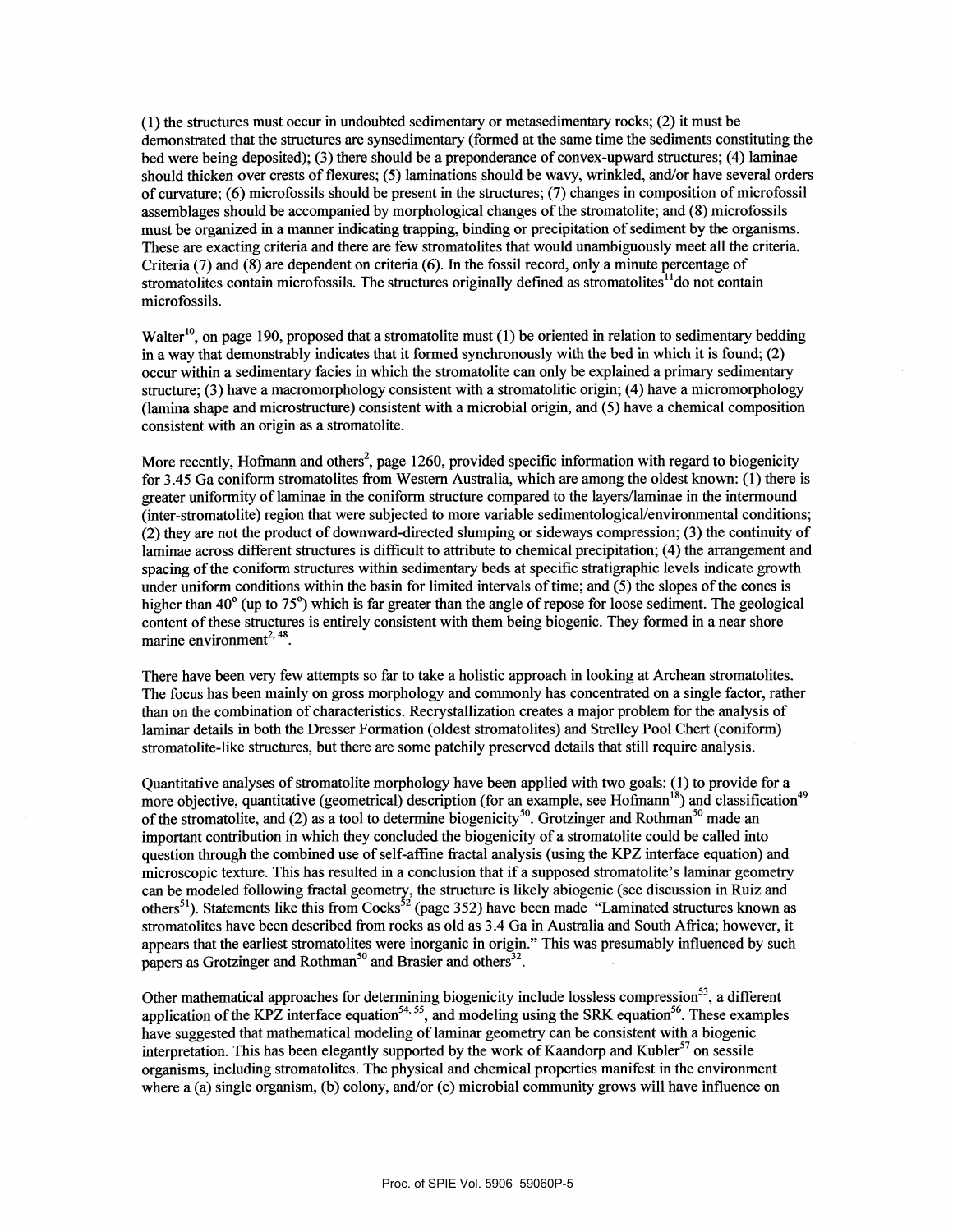morphogenesis. It is unclear where the mathematical modeling approach to determine the biogenicity of stromatolites will lead.

Rather than focus on criteria suggesting a biogenic origin, Brasier and others<sup>1, 38</sup>looked at the problem from a different perspective: Can stromatolite-like structures be produced abiogenically? They<sup>38</sup> pointed out that observations within the literature indicate that they can. Therefore, they contended, it is necessary to characterize the mechanisms and falsify the abiogenic possibilities before acceptance ofa biogenic origin. However, as a matter of course, most credible researchers spend a considerable amount of time considering alternative modes of genesis before reaching a conclusion that structures are stromatolites. This was certainly the case when Hofmann and others<sup>2</sup> examined the Kelly Group (formerly part of the Warrawoona Group) stromatolites. Numerous hypotheses for mechanical or chemical formation were considered and tested by examination ofthe structures in outcrop. Often these deliberations are not included in the fmal publication. Perhaps for examples younger than 3.0 Ga, such deliberations will be required in the future, raising the burden of proof. Moreover, at this point in time, it is far from clear that abiogenically generated structures resemble undoubtedly biogenic stromatolites more than superficially.

The black and white nature of the arguments proposed recently is clouding the actuality. Living stromatolites result from an integration of processes that can be depicted on a triangular diagram  $<sup>6</sup>$ . The</sup> problem facing most stromatolite researchers is not the black and white issue of whether a structure had a biogenic component, but where it plots in terms of the contribution made by physical, chemical, and biogenic processes. A structure that has some biogenic contribution is a stromatolite. A structure that is entirely physical, entirely chemical, or a combination of the two with no biogenic component is a pseudostromatolite. The task ofthe paleontologist is to determine from morphological and other forms of examination whether biogenic processes contributed or did not contribute to the formation ofthe structure.

# 6. Summary

The lack of a generally accepted defmition of stromatolite has led to unfortunate confusion and some unintended consequences. Combined with the lack of an appropriate modem analog and no general 'theory' of stromatolite morphogenesis, it appears to the uninitiated that there is a lack of information and rigor in the study of stromatolites. A keyword search of GeoRef using "stromatolite\*" produced 4796 entries on July 27, 2005 ("trilobite\* produced 4817 entries). So there is a robust literature. The complicated nature of stromatolites also makes them seem inadequately understood. However, knowledge about distinctive shapes and features at the megascopic to microscopic level (complicated nature) of stromatolites and their restriction to certain intervals of geological time have led to their demonstrated use in biostratigraphy<sup>58-60</sup>.

Stromatolites are viewed to represent a multifarious system of nested, physically, chemically, and biologically influenced components. These components can include microorganisms (from a few species to many species), organic compounds ofthe microorganisms, vital effects ofthe microorganisms, sediment grains, precipitated sediment (both biologically influenced and non-biologically precipitated), sedimentary textures/fabrics (microstructure), laminae (mesostructure), domes, colunins, branched columns, and cones (macrostructure). The interactions of the physical, chemical, and biological components with sediment, both detrital and precipitated, result in the accumulation of material, micrometers to a few millimeters in scale, that accrete continuously, episodically, or periodically, to produce organosedimentary structures at the millimeter to meter scale. This process appeared early in the Archean, the oldest evidence is from the 3.49 Ga Dresser Formation (Warrawoona Group). Stromatolites diversified greatly and became abundant in the Proterozoic. Some of these, in particular from the Proterozoic, are morphologically unique and restricted in time.

Attempts to place what Wilson<sup>46</sup> on page 59 calls an "objective yardstick" for evidence and the degrees of acceptance ofthat evidence can result in a perverted conclusion. Rather than approach the problem in the more binary and seemingly objective approach that Brasier and others advocate (their null hypothesis), we suggest that the descending scale of credibility is better. This doesn't "throw out the baby with the bath water," which is critical when dealing with this subject. Morphology remains a valid test of biogenicity.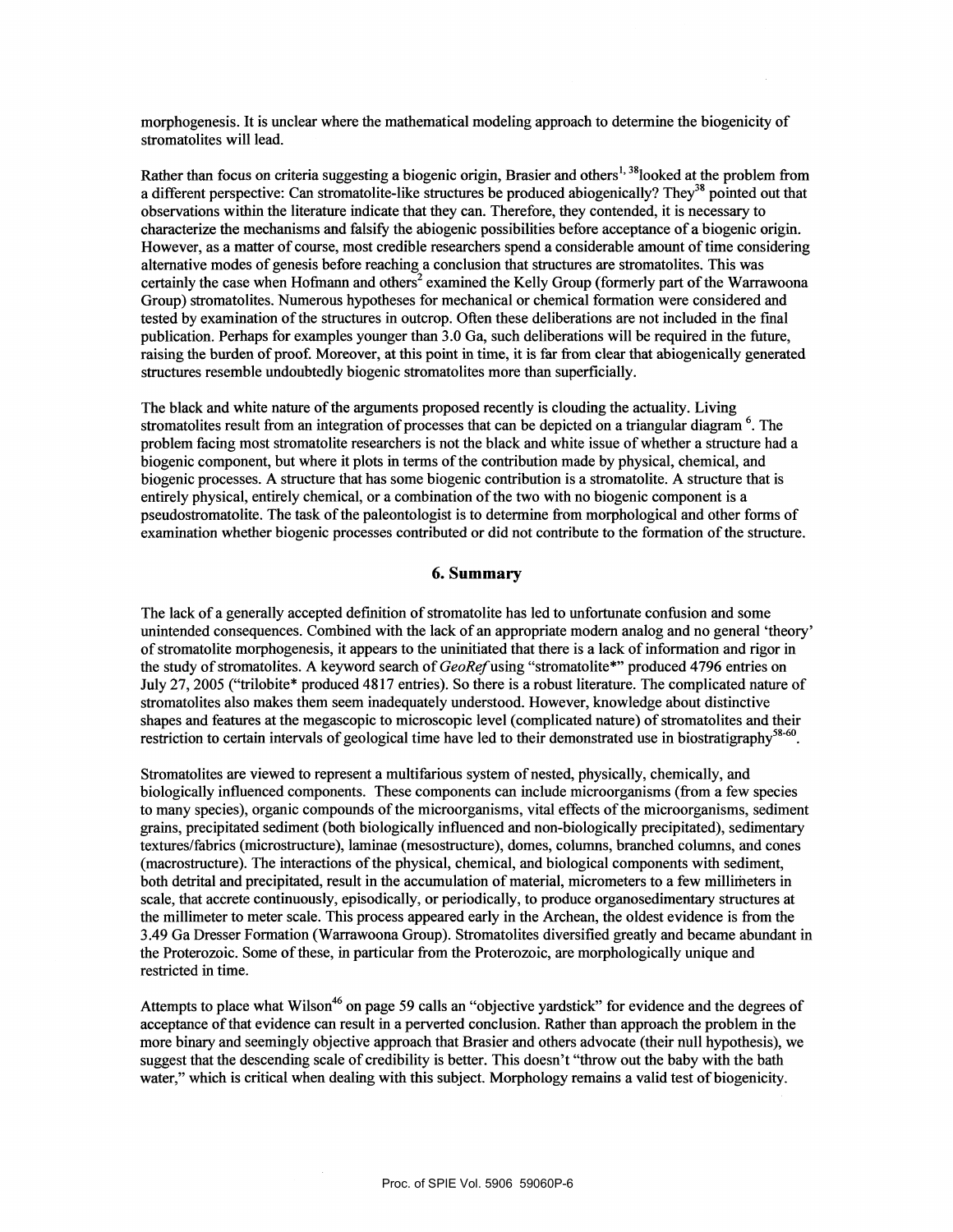Unequivocal proof is something on which paleontology is largely moot. Compelling evidence, however, can be an obtainable goal, but lesser degrees of confidence are also constructive contributions.

### Acknowledgements

Valuable discussions on stromatolite biogenicity were held with Abby Aliwood, Hans Hofmann, Martin Van Kranendonk, Michael Sommers, and MaIcom Walter. Kathleen Grey publishes with the permission of the Director of the Geological Survey of Western Australia and is an Associate Researcher with the Australian Centre for Astrobiology, Macquarie University and at Monash University.

#### References

- 1. M. D. Brasier, 0. R. Green, J. F. Lindsay, and A. Steele, "Earth's oldest (approximately 3.5 Ga) fossil and the "Early Eden hypothesis": Questioning the evidence," Origins of Life and Evolution of the Biosphere 34, 257-269 (2004).
- 2. H. J. Hofmann, K. Grey, A. H. Hickman, and R. I. Thorpe, "Origin of3.45 Ga coniform stromatolites in Warrawoona Group, Western Australia," Geological Society of America Bulletin 111(8), 1256-1262 (1999).
- 3. M. R. Walter, R. Buick, and J. S. R. Dunlop, "Stromatolites 3,400-3,500 Myr old from the North Pole area, Western Australia," Nature 248, 443-445 (1980).
- 4. D. R. Lowe, "Stromatolites 3,400-Myr old from the Archaean of Western Australia," Nature 284, 441-443 (1980).
- 5. H. J. Hofmann, "Archean stromatolites as microbial archives," in *Microbial Sediments*, R.E.Riding and S.M.Awramik, eds. (Springer-Verlag, Berlin, 2000), pp. 315-327.
- 6. M. R. Walter and A. C. Allwood, "Biosediments and bioflims," in Encyclopedia of Geology, R.C.SeIley, L.R.M.Cocks, and LR.Plimer, eds. (Elsevier, Amsterdam, 2005), pp. 279-294.
- 7. S. M. Awramik and J. Sprinkle, "Proterozoic stromatolites: the first marine evolutionary biota," Historical Biology 13, 241-253 (1999).
- 8. J. L. Kirschvink and B. P. Weiss, "Carl Sagan Memorial Lecture 2001: Mars, panspermia, and the origin of life: Where did it all begin?" (2001), retrieved http://www.gps.caltech.edu/users/jkirschvink/.
- 9. R. Buick, J. S. R. Dunlop, and D. I. Groves, "Stromatolite recognition in ancient rocks; An appraisal of irregularly laminated structures in an Early Archaean chert-barite unit from North Pole, Western Australia," Aicheringa 5, 161-181 (1981).
- 10. M. R. Walter, "Archean stromatolites: Evidence of the Earth's earliest benthos," in Earth's Earliest Biosphere: Its Origin and Evolution, J.W.Schopf, ed. (Princeton University Press, Princeton, 1983), pp. 187-213.
- 11. E. Kalkowsky, "Oolith und stromatolilith in norddeutschen Buntsandstein," Zeitschrift der Deutschen Geologischen Gesellschaft 60, 68-125 (1908).
- 12. W. E. Krumbein, "Stromatolites: The challenge ofa term in space and time," Precambrian Research 20, 493-531 (1983).
- 13. C. Monty, "Evolving concepts on the nature and the ecological significance of stromatolites," in FossilAlgae, E. Flugel, ed. (Springer-Verlag, Berlin, 1977), pp. 15-35.
- 14. G. Linck, "Ueber die Bildung der Oolithe und Rogensteine," Jenaische Zeitschrift fur Medizin und Naturwischenschaft 45, 267-278 (1909).
- 15. O. Holtedahl, "On the Paleozoic formations of Finmarken in northern Norway," American Journal ofScience 47, 85-107 (1919).
- 16. J. Pia, "Abteilung: Thallophyta," in Handbuch der Palaobotanik, M. Hirmer, ed. (R. Oldenbourg, Munich, 1927), pp. 31-136.
- 17. C. D. Walcott, "Cambrian geology and paleontology Ill; No.2, Pre-Cambrian Algonkian algal flora," Smithsonian Miscellaneous Collections 67(2), 77-156 (1914).
- 18. H. J. Hofmann, "Attributes of stromatolites," Geological Survey of Canada Paper 69-39, 1-58 (1969).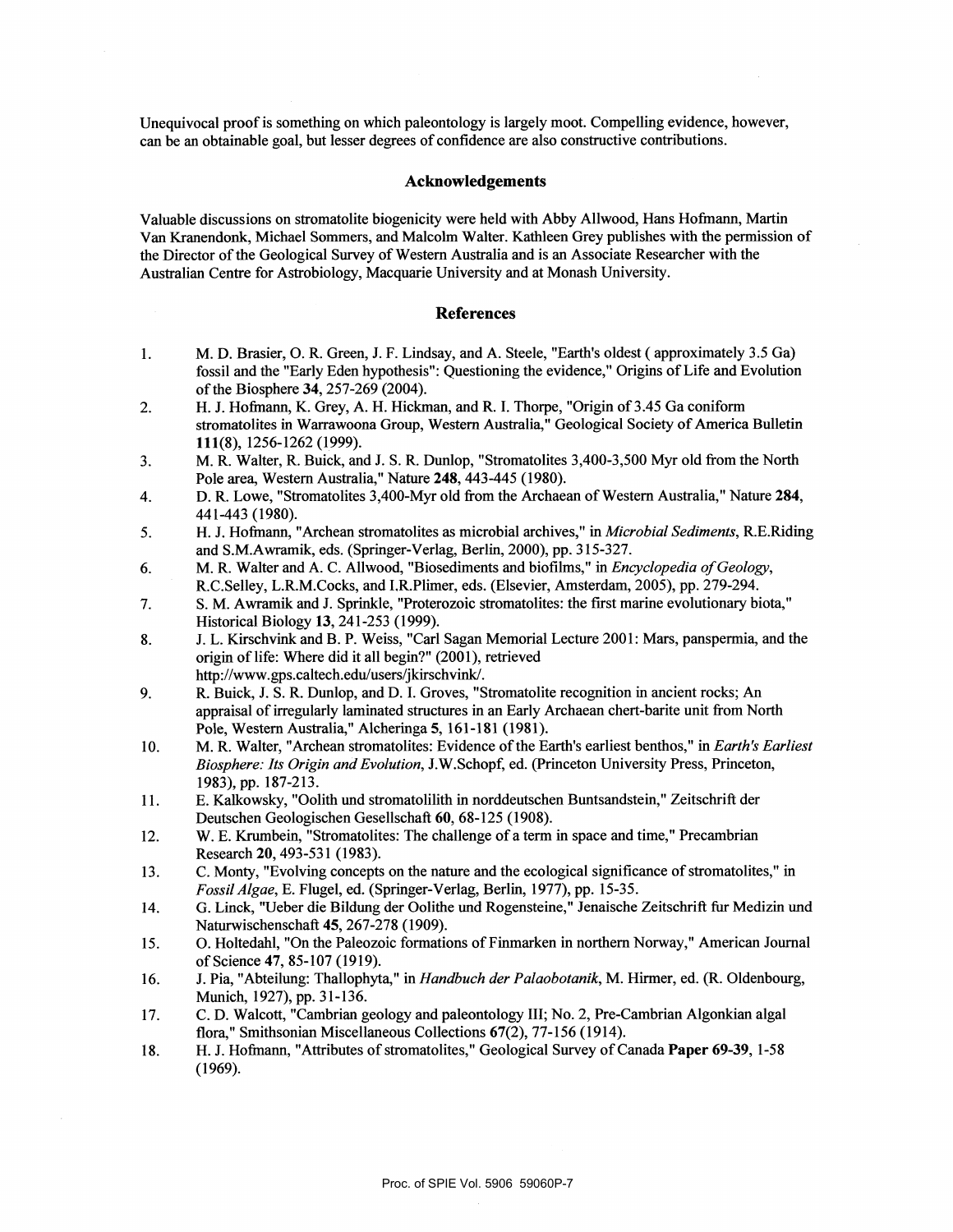- 19. S. M. Semikhatov, C. D. Gebelein, P. Cloud, S. M. Awramik, and W. C. Benmore, "Stromatolite morphogenesis - progress and problems," Canadian Journal of Earth Sciences 16, 992-1015 (1979).
- 20. S. M. Awramik and R. Riding, "Role of algal eukaryotes in subtidal columnar stromatolite formation," Proceedings of the National Academy of Sciences USA 85, 1327-1329 (1988).
- 21. J. P. Grotzinger and A. H. Knoll, "Stromatolites in Precambrian carbonates; evolutionary mileposts or environmental dipsticks?," Annual Review of Earth and Planetary Sciences 27, 313-358 (1999).
- 22. M. R. Walter, J. Bauld, and T. D. Brock, "Microbiology and morphogenesis of columnar stromatolites (Conophyton, Vacerrilla) from hot springs in Yellowstone National Park," in Stromatolites, M. R. Walter, ed. (Elsevier, Amsterdam, 1976), pp. 273-310.
- 23. R. V. Burne and L. S. Moore, "Microbialites: organosedimentary deposits of benthic microbial communities," Palaios 2, 241-254 (1987).
- 24. H. J. Hofmann, "Precambrian remains in Canada: Fossils, dubiofossils, and pseudofossils," presented at the International Geological Congress, 24th Session, Proceedings, Montreal, 1972.
- 25. B. W. Logan, "Cryptozoan and associated stromatolites from the Recent of Shark Bay, Western Australia," Journal of Geology 69, 517-533 (1961).
- 26. P. E. Playford and A. E. Cockbain, "Modern algal stromatolites at Hamelin Pool, a hypersaline barred basin in Shark Bay, Western Australia," in Stromatolites, M.R.Walter, ed. (Elsevier, Amsterdam, 1976), pp. 389-41 1.
- 27. M. Black, "The algal sedimentation of Andros Island, Bahamas," Philosophical Transactions of the Royal Society of London, Series B: Biological Sciences 222, 165-192 (1933).
- 28. R. F. Dill, E. A. Shinn, A. T. Jones, K. Kelly, and R. P. Steinen, "Giant subtidal stromatolites forming in normal salinity waters," Nature 324, 55-58 (1986).
- 29. L. S. Moore and R. V. Burne, "The modern thrombolites of Lake Clifton, Western Australia," in Phanerozoic stromatolites; II, J. Bertrand-Sarfati and C. Monty, eds. (Kiuwer Academic Publishers, Dordrecht, 1994), pp. 3-29.
- 30. B. Laval, S. L. Cady, J. C. Pollack, C. P. McKay, J. S. Bird, J. P. Grotzinger, D. C. Ford, and H. R. Bohm, "Modern freshwater microbialite analogues for ancient dendritic reef structures," Nature 407, 626-629 (2000).
- 31. A. Pentecost, "Taxonomic identity, ecology and distribution of the calcite-depositing cyanobacterium Phormidium incrustatum (Oscillatoriaceae)," Cryptogamie Algologie 24, 307-321 (2003).
- 32. M. D. Brasier, 0. R. Green, A. P. Jephcoat, A. K. Kleppe, M. J. Van Kranendorik, J. F. Lindsay, A. Steele, and N. V. Grassineau, "Questioning the evidence for Earth's oldest fossils," Nature 416, 76-81 (2002).
- 33. J. W. Schopf, A. B. Kuthyavtsev, D. G. Agresti, A. D. Czaja, and T. J. Wdowiak, "Raman imagery: A new approach to assess the geochemical maturity and biogenicity of permineralized Precambrian fossils," Astrobiology 5, 333-371 (2005).
- 34. P. Cloud, "Pseudofossils: A plea for caution," Geology 1(3), 123-127 (1973).<br>35. P. Cloud and K. Morrison, "On microbial contaminants, micropseudofossils, a
- 35. P. Cloud and K. Morrison, "On microbial contaminants, micropseudofossils, and the oldest records of life," Precambrian Research 9, 81-91 (1979).
- 36. J. W. Schopf, "Precambrian paleobiology: Problems and perspectives," Annual Review of Earth and Planetary Sciences 3, 213-249 (1975).
- 37. J. W. Schopf, *The Cradle of Life* (Princeton University Press, Princeton, 1999), p. 367.<br>38. M. D. Brasier, O. R. Green, and N. McLoughlin, "Characterization and critical testing
- 38. M. D. Brasier, 0. R. Green, and N. McLoughlin, "Characterization and critical testing of potential microfossils from the early Earth: The Apex 'microfossil debate' and its lessons for Mars sample return," International Journal of Astrobiology 3(2), 139-150 (2004).
- 39. Anonymous, "Could opportunity fmd life on Mars?" (Astrobiology Magazine, 2004), retrieved July 15, 2005, 2005, http://www.astrobio.net/news/article820.html.
- 40. Anonymous, "Biology hanging by a thread?" (Astrobiology Magazine, 2004), retrieved July 15, 2005, 2005,

http://www.astrobio.net/news/modules.php?op=modload&name=News&file=article&sid=926.

41. G. Ellis, "Physics and the real world," Physics Today July 2005, 49-54 (2005).